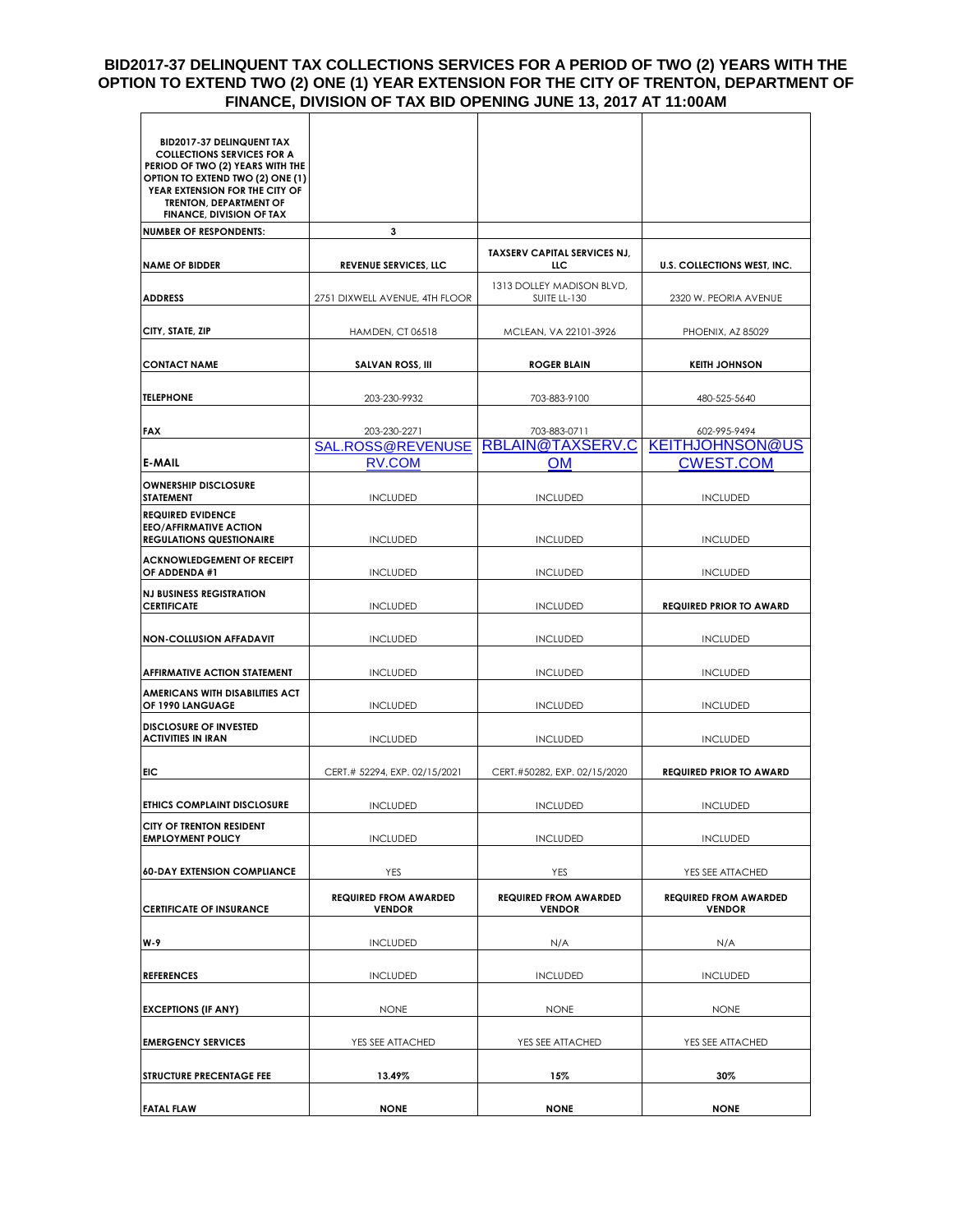The form must be completed fully and contain an original signature of the bidder or its authorized agent.

## **PROPOSAL FORM**

Delinquent Tax Collections Services BID 2017-37 (Contract Title and Bid Number, if applicable)

To collect delinguent tax liens (Description of goods/services being bid)

The undersigned proposes to furnish and deliver the above goods/services pursuant to the bid specification and made part hereof:

The Vendor must provide a proposed fee structure. The fee structure should be based on a percentage (%) of the amount of tax lien amounts collected.

% 13.49

Revenue Services, LLC **Company Name** 

26-1557241<br>Federal I.D. # or Social Security #

2751 Dixwell Avenue, 4<sup>th</sup> Floor Hamden, Connecticut 06518 Address

<u>Salver Kose III</u><br>Signature of Authorized Agent

Title: CEO

 $(203)$  230-9932 Telephone Number

Salvan Ross, III Type or Print Name

> June 13, 2017 Date

 $(203)$  230-2271 Fax Number

sal.ross@revenueserv.com E-mail address

BID2017-37 RE-ADVERISEMENT DELINQUENT TAX COLLECTIONS SERVICES FOR A PERIOD OF ONE YEAR WITH THE OPTION TO EXTEND TWO (2) ONE YEAR EXTENSIONS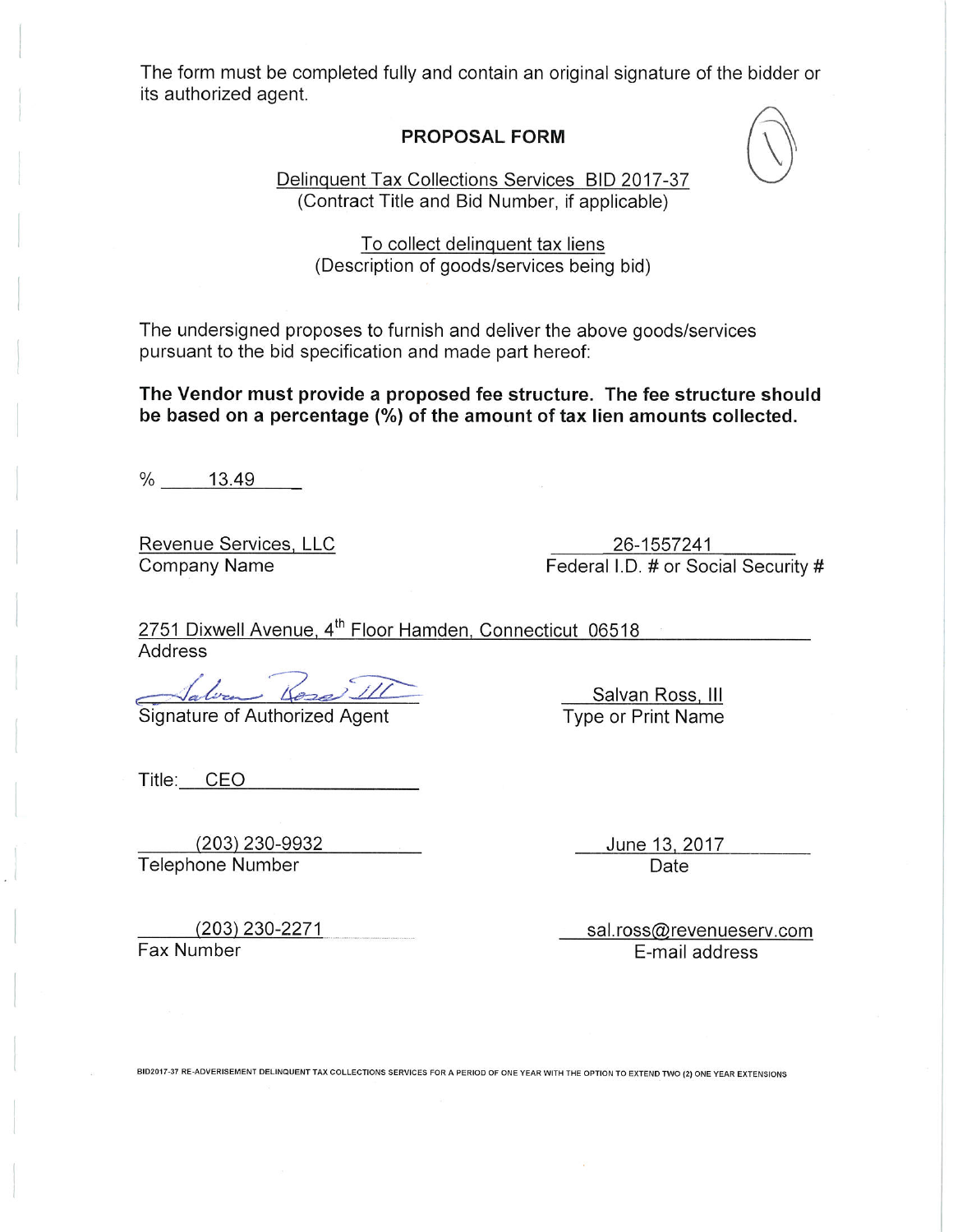The form must be completed fully and contain an original signature of the bidder or its authorized agent.

## **PROPOSAL FORM**

Bid #2107-37, DELINQUENT TAX COLLECTION SERVICES (Contract Title and Bid Number, if applicable)

DELINQUENT TAX COLLECTION SERVICES (Description of goods/services being bid)

The undersigned proposes to furnish and deliver the above goods/services pursuant to the bid specification and made part hereof:

The Vendor must provide a proposed fee structure. The fee structure should be based on a percentage (%) of the amount of tax lien amounts collected.

% FIFTEEN PERCENT (15.00%)

TaxServ Capital Services NJ, LLC

**Company Name** 

26-2468341 Federal I.D. # or Social Security #

1313 Dolley Madison Blvd, Suite LL-130, McLean, VA 22101-3926

Address

Signature of Authorized Agent

Roger Blain

**Type or Print Name** 

Title: President

703-883-9100 x227 Telephone Number June 9, 2017

Date

703-883-0711

**Fax Number** 

rblain@taxserv.com E-mail address